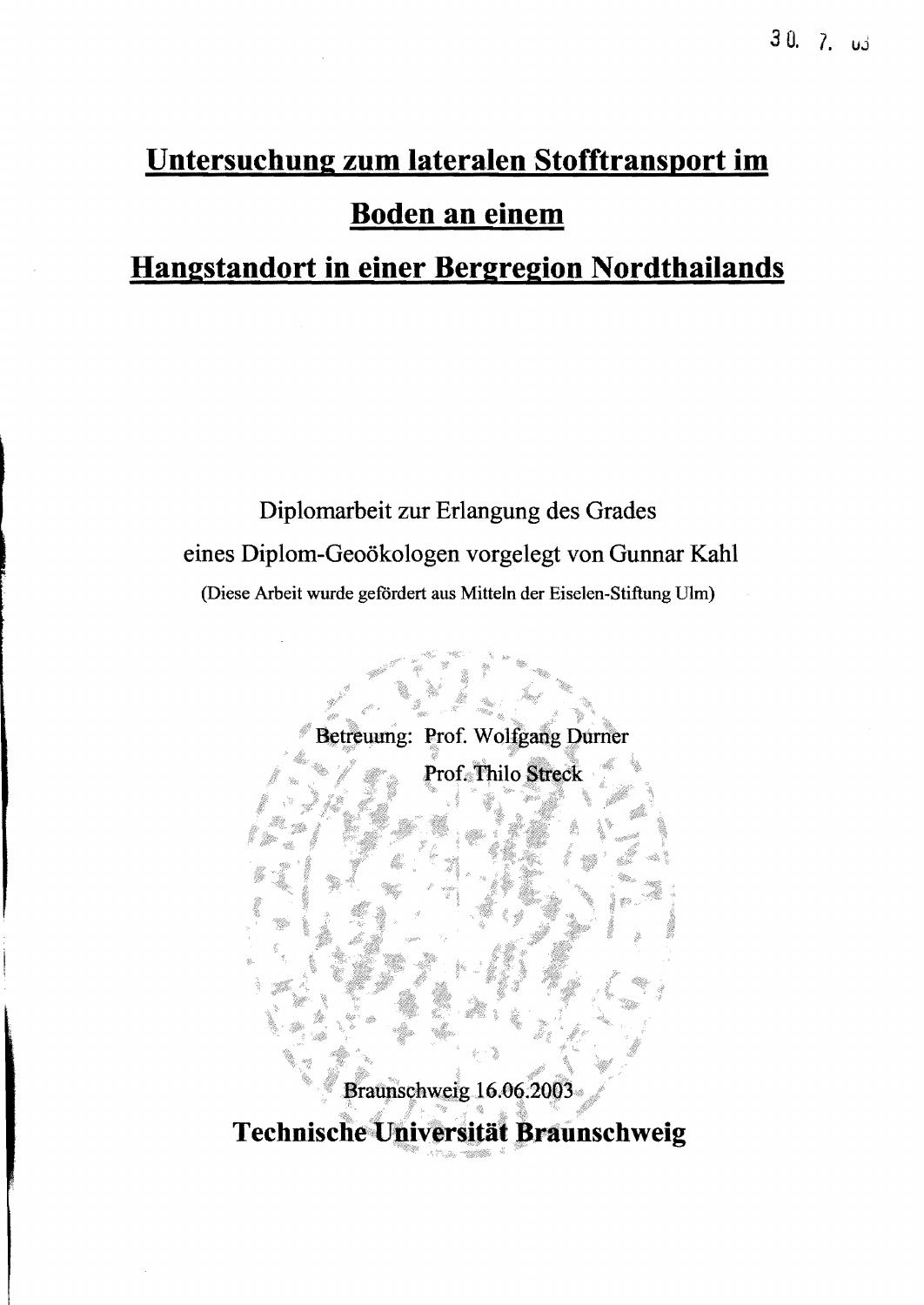## **Zusammenfassung**

Diese Arbeit wurde im Rahmen eines Sonderforschungsbereiches (SFB) der Universität Hohenheim angefertigt, der sich sowohl mit einer nachhaltigen ländlichen Entwicklung als auch mit nachhaltiger Landnutzung in ländlichen Gebieten Südostasiens beschäftigt. Durch Intensivierung der Landwirtschaft werden in diesen Regionen in erhöhtem Maße Pestizide und Düngemittel angewendet. Die Applikation dieser Agrochemikalien in großen Mengen stellt eine erhebliche Bedrohung der Ökosysteme und der Gesundheit des Menschen dar. Das Unterprojekt, in das diese Diplomarbeit eingebettet ist, erforscht auf einem landwirtschaftlich genutzten Hang in Nordthailand die Verlagerung von Agrochemikalien im Boden und die Möglichkeit der Simulation dieser Abläufe. Ziel dieser Diplomarbeit ist es, laterale Flüsse im Boden zu quantifizieren, und das Modell *Hydrus2D* anzupassen, sodass der Wasser- und Stoffiransport im Boden berechnet werden kann und das Modell als prädiktives Werkzeug einsetzbar wird.

Eine Versuchsparzelle mit den Dimensionen 5 m \* 2 m, deren Längsseiten senkrecht zu den Höhenlinien verliefen, wurde bis in die Tiefe von 1.2 m aufgegraben. Entlang der Längsseiten wurden an 5 Hangpositionen und in 5 Tiefen je 25 TDR-Sonden und Tensiometer eingebaut. Die Parzelle wurde täglich mit 10 mm Wasser diskontinuierlich beregnet. Nach 17 Tagen wurde auf einen hangparallelen Streifen in der Mitte des Plots einmalig Kaliumbromid (KBr) aufgegeben. Um die Verlagerungstiefe zu kontrollieren wurde auf der Applikationsfläche alle 5 Tage mittels PUrckhauerbeprobung ein Monitoring durchgeführt. Nach 25 Tagen wurde der Versuch abgebrochen und 16 Proben in regelmäßigen Abständen genommen, in 10 cm Tiefe Abschnitte unterteilt und mittels Ionenchromatographie analysiert.

Die Ergebnisse zeigen, dass nur im Oberboden geringfügig laterale Flüsse stattfinden, die durch andere Prozesse im Unterboden kompensiert werden. Die hohen Konzentrationen nach 25 Tagen unter der Applikationsfläche fallen innerhalb von 5-15 cm hang-abwärts um einige Größenordnungen ab. Die Ausbreitungsvorgänge sind dispersiver Natur. Die Maximalkonzentrationen konnten zu allen Zeitpunkten gut mit *Hydrus2D* berechnet werden, während die Verlagerungstiefen nur in den ersten 10 Tagen zufriedenstellend nachvollzogen werden konnten und danach deutlich überschätzt wurden. Ein Peak, der durch präferentiellen Fluss entstanden ist, konnte im Modell nicht erzeugt werden, außerdem wurde die laterale Ausbreitung erkennbar überschätzt. Zur Vorhersage von maximalen Konzentrationen im Oberboden ist das Modell geeignet, für Fragestellungen, in denen die Verlagerungstiefe, bzw. -geschwindigkeit oder die transversale Ausbreitung von Bedeutung ist, muss von einer Nutzung abgeraten werden.